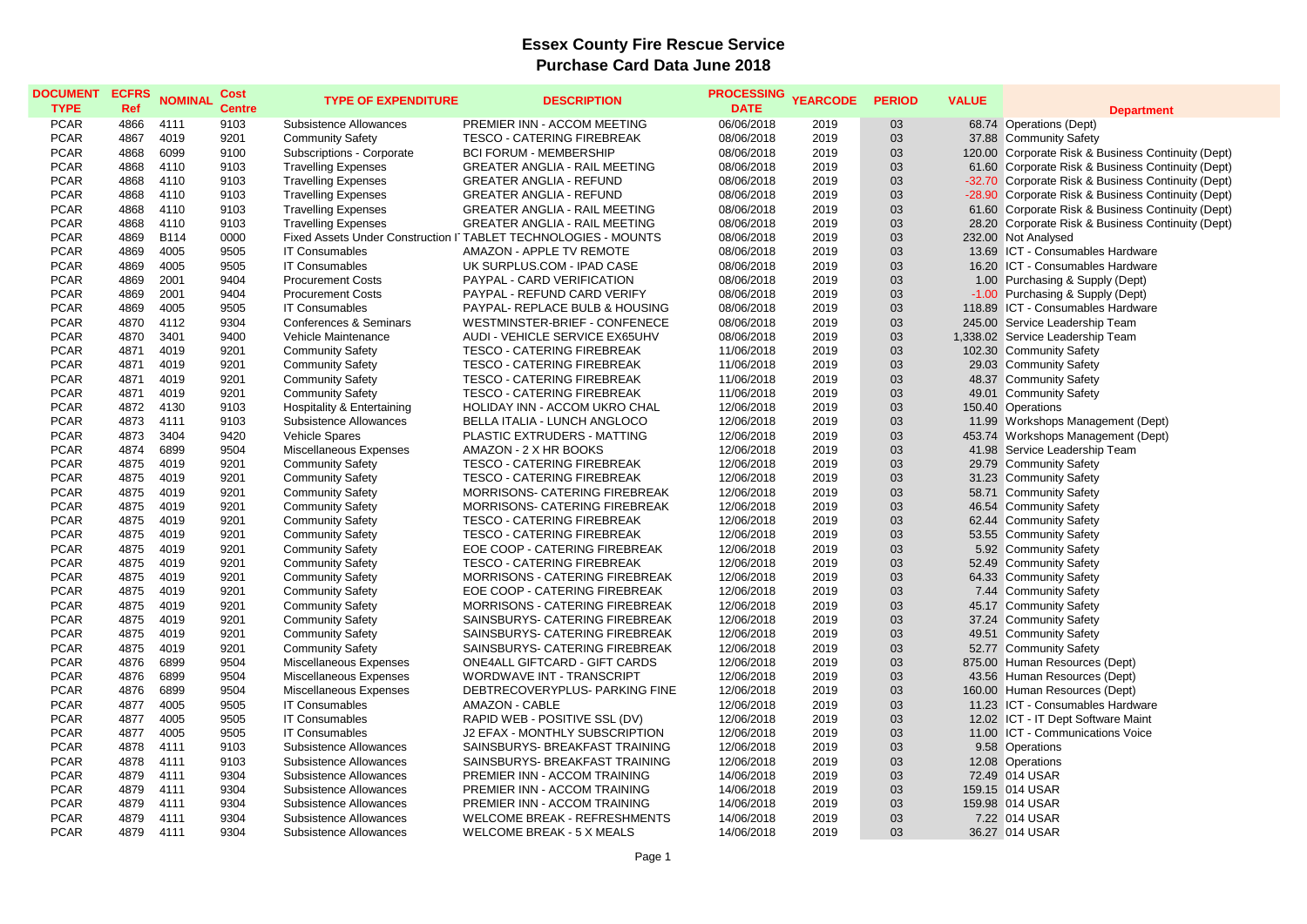| <b>DOCUMENT</b><br><b>TYPE</b> | <b>ECFRS</b><br><b>Ref</b> | <b>NOMINAL</b> | <b>Cost</b><br><b>Centre</b> | <b>TYPE OF EXPENDITURE</b>                                 | <b>DESCRIPTION</b>                                               | <b>PROCESSING</b><br><b>DATE</b> | <b>YEARCODE</b> | <b>PERIOD</b> | <b>VALUE</b>      | <b>Department</b>                   |
|--------------------------------|----------------------------|----------------|------------------------------|------------------------------------------------------------|------------------------------------------------------------------|----------------------------------|-----------------|---------------|-------------------|-------------------------------------|
| <b>PCAR</b>                    | 4880                       | 2017           | 9401                         | Canteen Equipment                                          | AMAZON - CLINGFILM ROLLS                                         | 14/06/2018                       | 2019            | 03            |                   | 26.27 Property Dept                 |
| <b>PCAR</b>                    | 4880                       | 2017           | 9401                         | Canteen Equipment                                          | <b>CURRYS - TALL FRIDGE</b>                                      | 14/06/2018                       | 2019            | 03            |                   | 299.16 Property Dept                |
| <b>PCAR</b>                    | 4880                       | 2017           | 9401                         | Canteen Equipment                                          | AMAZON - CLINGFILM ROLLS                                         | 14/06/2018                       | 2019            | 03            |                   | 72.46 Property Dept                 |
| <b>PCAR</b>                    | 4881                       | 4111           | 9304                         | <b>Subsistence Allowances</b>                              | TABLE TABLE - 2 X MEALS COURSE                                   | 14/06/2018                       | 2019            | 03            |                   | 16.07 014 USAR                      |
| <b>PCAR</b>                    | 4881                       | 4111           | 9304                         | Subsistence Allowances                                     | HOLIDAY INN - 2 X BREAKFAST                                      | 14/06/2018                       | 2019            | 03            |                   | 14.95 014 USAR                      |
| <b>PCAR</b>                    | 4881                       | 4111           | 9304                         | <b>Subsistence Allowances</b>                              | WELCOME BREAK - 4 X EVE MEAL                                     | 14/06/2018                       | 2019            | 03            |                   | 14.10 014 USAR                      |
| <b>PCAR</b>                    | 4882                       | 4019           | 9201                         | <b>Community Safety</b>                                    | ALDI - CATERING FIREBREAK                                        | 14/06/2018                       | 2019            | 03            |                   | 11.68 Community Safety              |
| <b>PCAR</b>                    | 4882                       | 4019           | 9201                         | <b>Community Safety</b>                                    | NEWS BOX - CATERING FIREBREAK                                    | 14/06/2018                       | 2019            | 03            |                   | 8.81 Community Safety               |
| <b>PCAR</b>                    | 4882                       | 4019           | 9201                         | <b>Community Safety</b>                                    | <b>TESCO - CATERING FIREBREAK</b>                                | 14/06/2018                       | 2019            | 03            |                   | 72.16 Community Safety              |
| <b>PCAR</b>                    | 4882                       | 4019           | 9201                         | <b>Community Safety</b>                                    | <b>TESCO - CATERING FIREBREAK</b>                                | 14/06/2018                       | 2019            | 03            |                   | 6.57 Community Safety               |
| <b>PCAR</b>                    | 4882                       | 4019           | 9201                         | <b>Community Safety</b>                                    | <b>TESCO - CATERING FIREBREAK</b>                                | 14/06/2018                       | 2019            | 03            |                   | 30.56 Community Safety              |
| <b>PCAR</b>                    | 4882                       | 4019           | 9201                         | <b>Community Safety</b>                                    | ASDA - CATERING FIREBREAK                                        | 14/06/2018                       | 2019            | 03            |                   | 18.61 Community Safety              |
| <b>PCAR</b>                    | 4882                       | 4019           | 9201                         | <b>Community Safety</b>                                    | ASDA - CATERING FIREBREAK                                        | 14/06/2018                       | 2019            | 03            |                   | 71.12 Community Safety              |
| <b>PCAR</b>                    | 4882                       | 4019           | 9201                         | <b>Community Safety</b>                                    | <b>GREATER ANGLIA-RAIL FIRE CADET</b>                            | 14/06/2018                       | 2019            | 03            |                   | 60.00 Community Safety              |
| <b>PCAR</b>                    | 4883                       | 4111           | 9304                         | Subsistence Allowances                                     | PREMIER INN - ACCOM TRAINING                                     | 14/06/2018                       | 2019            | 03            |                   | 86.65 Purchasing & Supply (Dept)    |
| <b>PCAR</b>                    | 4883                       | 4110           | 9304                         | <b>Travelling Expenses</b>                                 | M6 TOLL - TOLL FEE CHARGE                                        | 14/06/2018                       | 2019            | 03            |                   | 4.92 Purchasing & Supply (Dept)     |
| <b>PCAR</b>                    | 4883                       | 4110           | 9304                         | <b>Travelling Expenses</b>                                 | Q PARK - PARKING COSTS                                           | 14/06/2018                       | 2019            | 03            |                   | 14.00 Purchasing & Supply (Dept)    |
| <b>PCAR</b>                    | 4883                       | 4111           | 9103                         | Subsistence Allowances                                     | RAMADA - ACCOM                                                   | 14/06/2018                       | 2019            | 03            |                   | 133.33 Community Safety (Dept)      |
| <b>PCAR</b>                    | 4883                       | 0702           | 9304                         | External Training - L&D Panel                              | <b>BIPSOLUTIONS - CONTRACTS REG</b>                              | 14/06/2018                       | 2019            | 03            |                   | 195.00 Training                     |
| <b>PCAR</b>                    | 4883                       | 0960           | 9504                         | Occupational Health                                        | LORDMAJORAPPEAL- GREEN RIBBONS                                   | 14/06/2018                       | 2019            | 03            |                   | 90.00 Human Resources               |
| <b>PCAR</b>                    | 4883                       | 2030           | 9301                         | <b>Operational Equipment Support</b>                       | SAFEQUIP- CARRAIGE SUIT REPAIR                                   | 14/06/2018                       | 2019            | 03            |                   | 7.95 Technical Services             |
| <b>PCAR</b>                    | 4883                       | 2087           | 9204                         | <b>Water Services</b>                                      | HARMSWORTH TOWNLEY - RIVETS                                      | 14/06/2018                       | 2019            | 03            |                   | 18.20 Water Services (Dept)         |
| <b>PCAR</b>                    | 4883                       | 3404           | 9420                         | <b>Vehicle Spares</b>                                      | <b>MUDFORDS - CARGO NETS</b>                                     | 14/06/2018                       | 2019            | 03            |                   | 903.00 Workshops Engineering (Dept) |
| <b>PCAR</b>                    | 4883                       | 4005           | 9505                         | <b>IT Consumables</b>                                      | PAYPAL - LED BACK LIGHT ARRAY                                    | 14/06/2018                       | 2019            | 03            |                   | 53.73 ICT - Consumables - Others    |
| <b>PCAR</b>                    | 4883                       | 4003           | 9405                         |                                                            | Postage Direct Mailing & Carriage ROYAL MAIL - PREPAID ENVELOPES | 14/06/2018                       | 2019            | 03            |                   | 67.50 Community Safety (Dept)       |
| <b>PCAR</b>                    | 4883                       | 4003           | 9405                         |                                                            | Postage Direct Mailing & Carriage ROYAL MAIL - PREPAID ENVELOPES | 14/06/2018                       | 2019            | 03            |                   | 67.50 Community Safety (Dept)       |
| <b>PCAR</b>                    | 4884                       | 4111           | 9304                         | Subsistence Allowances                                     | PREMIER INN - REFUND ACCOM                                       | 14/06/2018                       | 2019            | 03            | -276.96 Training  |                                     |
| <b>PCAR</b>                    | 4884                       | 4112           | 9304                         | Conferences & Seminars                                     | ROADSAFETY - BEHAVIOUR COURSE                                    | 14/06/2018                       | 2019            | 03            |                   | 390.00 Training                     |
| <b>PCAR</b>                    | 4884                       | 4111           | 9304                         | Subsistence Allowances                                     | NEW FOREST HOTEL - ACCOM                                         | 14/06/2018                       | 2019            | 03            | 1,133.33 Training |                                     |
| <b>PCAR</b>                    | 4884                       | 4111           | 9304                         | Subsistence Allowances                                     | ORMONDE HOUSE HOTEL - ACCOM                                      | 14/06/2018                       | 2019            | 03            |                   | 316.67 Training                     |
| <b>PCAR</b>                    | 4885                       | 4110           | 9304                         | <b>Travelling Expenses</b>                                 | UNITED AIRLINES- FLIGHT COURSE                                   | 14/06/2018                       | 2019            | 03            |                   | 928.61 Training                     |
| <b>PCAR</b>                    | 4886                       | 4006           | 9303                         | Health & Safety                                            | IOSH- IOSH MEMBERSHIP                                            | 15/06/2018                       | 2019            | 03            |                   | 165.00 Health & Safety (Dept)       |
| <b>PCAR</b>                    | 4887                       | 4111           | 9103                         | Subsistence Allowances                                     | PREMIER INN - ACCOM MEETING                                      | 15/06/2018                       | 2019            | 03            |                   | 119.98 Operations                   |
| <b>PCAR</b>                    | 4887                       | 4008           | 9104                         | Media Expenses                                             | FAR N BEYOND - SELFIE BOARDS                                     | 15/06/2018                       | 2019            | 03            |                   | 544.00 Corporate Comms              |
| <b>PCAR</b>                    | 4887                       | 4111           | 9103                         | Subsistence Allowances                                     | PREMIER INN                                                      | 15/06/2018                       | 2019            | 03            |                   | 77.49 Operations                    |
| <b>PCAR</b>                    | 4887                       | 4111           | 9103                         | Subsistence Allowances                                     | PREMIER INN                                                      | 15/06/2018                       | 2019            | 03            |                   | 87.49 Operations                    |
| <b>PCAR</b>                    | 4887                       | 0960           | 9504                         | <b>Occupational Health</b>                                 | <b>FSNBF - WATER DRINKING BOTTLES</b>                            | 15/06/2018                       | 2019            | 03            |                   | 69.90 Human Resources               |
| <b>PCAR</b>                    | 4887                       | 6099           | 9100                         | Subscriptions - Corporate                                  | RBI QSSSUBS-SUBSCRIPTION RENEW                                   | 15/06/2018                       | 2019            | 03            |                   | 299.00 Property Dept                |
| <b>PCAR</b>                    | 4887                       | 4111           | 9304                         | Subsistence Allowances                                     | WESTMEAD HOTEL - ACCOM COURSE                                    | 15/06/2018                       | 2019            | 03            |                   | 183.21 Training                     |
| <b>PCAR</b>                    | 4887                       | 0708           | 9504                         |                                                            | Equalities and Community Engage PARTY SUPERSTORE-RAINBOW PACKS   | 15/06/2018                       | 2019            | 03            |                   | 128.29 Human Resources              |
| <b>PCAR</b>                    | 4887                       | 0708           | 9504                         |                                                            | Equalities and Community Engage AMAZON - PHOTO BOOTH PROPS       | 15/06/2018                       | 2019            | 03            |                   | 7.47 Human Resources                |
| <b>PCAR</b>                    | 4887                       | 0708           | 9504                         | Equalities and Community Engage AMAZON - FESTIVAL BUNTING  |                                                                  | 15/06/2018                       | 2019            | 03            |                   | 14.87 Human Resources               |
| <b>PCAR</b>                    | 4887                       | 0708           | 9504                         | Equalities and Community Engage AMAZON - FACE & BODY PAINT |                                                                  | 15/06/2018                       | 2019            | 03            |                   | 16.63 Human Resources               |
| <b>PCAR</b>                    | 4887                       | 0708           | 9504                         | Equalities and Community Engage AMAZON - RAINBOW FLAG      |                                                                  | 15/06/2018                       | 2019            | 03            |                   | 65.00 Human Resources               |
| <b>PCAR</b>                    | 4887                       | 2012           | 9404                         |                                                            | Office/Admin Equipment (incl copic PAPERSTONE - PLASTIC BOXES    | 15/06/2018                       | 2019            | 03            |                   | 122.89 Purchasing & Supply          |
| <b>PCAR</b>                    | 4888                       | 4019           | 9201                         | <b>Community Safety</b>                                    | ACCESS EXPEDITIONS- METHS FUEL                                   | 15/06/2018                       | 2019            | 03            |                   | 66.80 Community Safety              |
| <b>PCAR</b>                    | 4888                       | 4019           | 9201                         | <b>Community Safety</b>                                    | TESCO - FOOD FOR EXPEDITION                                      | 15/06/2018                       | 2019            | 03            |                   | 41.76 Community Safety              |
| <b>PCAR</b>                    | 4888                       | 4019           | 9201                         | <b>Community Safety</b>                                    | YHA - ACCOM GOLD EXPEDITION                                      | 15/06/2018                       | 2019            | 03            |                   | 774.26 Community Safety             |
| <b>PCAR</b>                    | 4889                       | 4019           | 9201                         | <b>Community Safety</b>                                    | INDEPENDANT SAFEGUARD-MEMBERSH                                   | 15/06/2018                       | 2019            | 03            |                   | 78.00 Community Safety              |
| <b>PCAR</b>                    | 4889                       | 4019           | 9201                         | <b>Community Safety</b>                                    | INDEPENDANT SAFEGUARD-MEMBERSH                                   | 15/06/2018                       | 2019            | 03            |                   | 78.00 Community Safety              |
| <b>PCAR</b>                    | 4890                       | 4019           | 9201                         | <b>Community Safety</b>                                    | <b>GARMIN - TRACKER USAGE</b>                                    | 15/06/2018                       | 2019            | 03            |                   | 88.33 Community Safety              |
|                                |                            |                |                              |                                                            |                                                                  |                                  |                 |               |                   |                                     |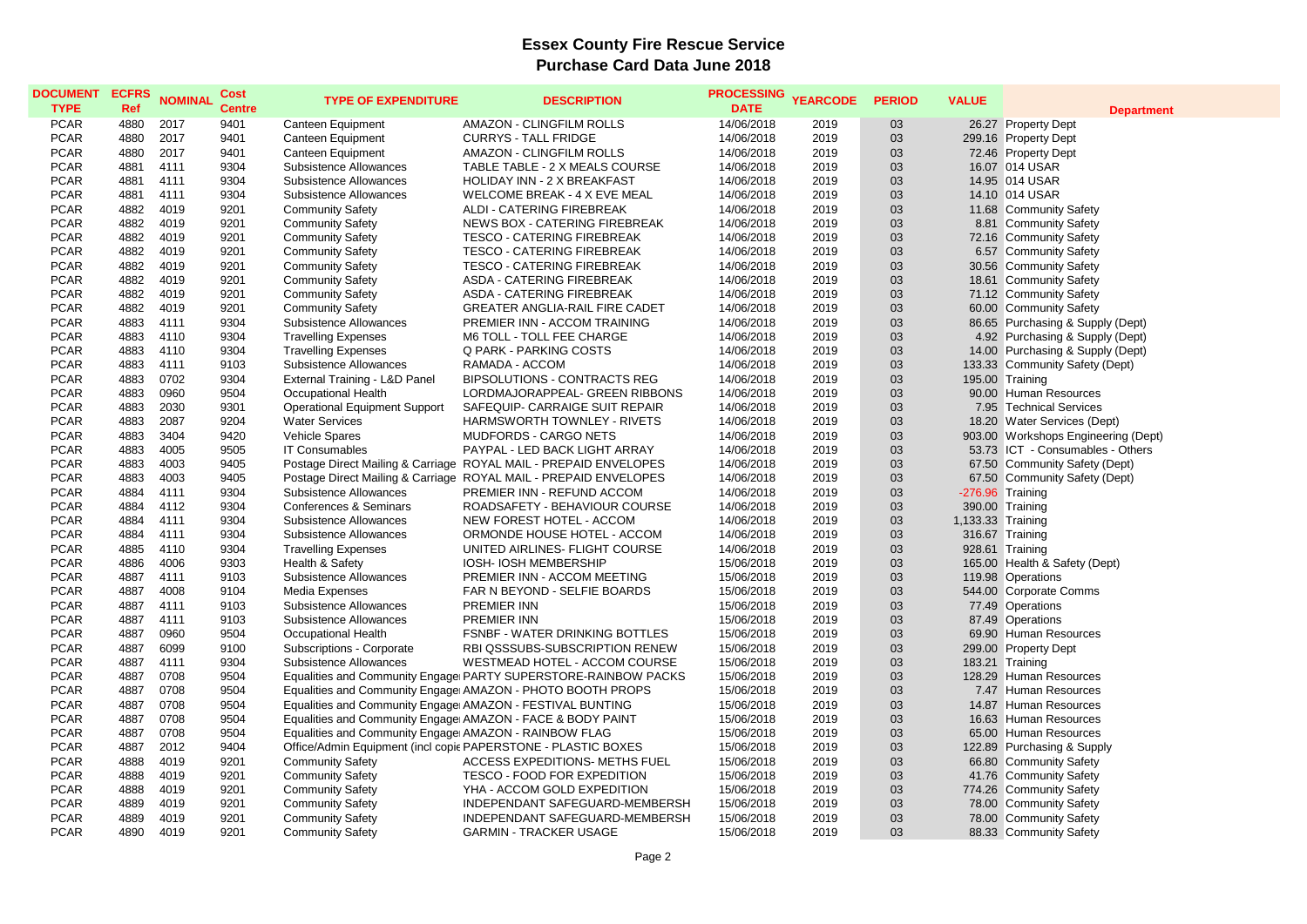| <b>DOCUMENT</b><br><b>TYPE</b> | <b>ECFRS</b><br>Ref | <b>NOMINAL</b> | Cost<br><b>Centre</b> | <b>TYPE OF EXPENDITURE</b>    | <b>DESCRIPTION</b>                        | <b>PROCESSING</b><br><b>DATE</b> | <b>YEARCODE</b> | <b>PERIOD</b> | <b>VALUE</b>     | <b>Department</b>               |
|--------------------------------|---------------------|----------------|-----------------------|-------------------------------|-------------------------------------------|----------------------------------|-----------------|---------------|------------------|---------------------------------|
| <b>PCAR</b>                    | 4890                | 4019           | 9201                  | <b>Community Safety</b>       | SAINSBURYS - CATERING D OF E              | 15/06/2018                       | 2019            | 03            |                  | 50.72 Community Safety          |
| <b>PCAR</b>                    | 4890                | 4019           | 9201                  | <b>Community Safety</b>       | AMAZON - RUCKSACK FOR STAFF               | 15/06/2018                       | 2019            | 03            |                  | 34.99 Community Safety          |
| <b>PCAR</b>                    | 4890                | 4019           | 9201                  | <b>Community Safety</b>       | TESCO - CATERING D OF E BRONZE            | 15/06/2018                       | 2019            | 03            |                  | 55.34 Community Safety          |
| <b>PCAR</b>                    | 4890                | 4019           | 9201                  | <b>Community Safety</b>       | <b>TESCO - CATERING FIREBREAK</b>         | 15/06/2018                       | 2019            | 03            |                  | 7.30 Community Safety           |
| <b>PCAR</b>                    | 4891                | 4110           | 9304                  | <b>Travelling Expenses</b>    | UNITED AIRLINES-REFUND AIRFARE            | 15/06/2018                       | 2019            | 03            | -863.51 Training |                                 |
| <b>PCAR</b>                    | 4892                | 6899           | 9100                  | Miscellaneous Expenses        | SUK RETAIL - STATIONERY ITEMS             | 22/06/2018                       | 2019            | 03            |                  | 29.98 Service Leadership Team   |
| <b>PCAR</b>                    | 4892                | 4111           | 9103                  | Subsistence Allowances        | RADISSON BLU - DINNER                     | 22/06/2018                       | 2019            | 03            |                  | 17.50 Service Leadership Team   |
| <b>PCAR</b>                    | 4892                | 4111           | 9103                  | Subsistence Allowances        | M&S SIMPLY FOODS - FOOD STUFF             | 22/06/2018                       | 2019            | 03            |                  | 7.75 Service Leadership Team    |
| <b>PCAR</b>                    | 4892                | 4111           | 9103                  | Subsistence Allowances        | <b>RADISSON BLU- DINNER &amp; PARKING</b> | 22/06/2018                       | 2019            | 03            |                  | 37.50 Service Leadership Team   |
| <b>PCAR</b>                    | 4893                | 4110           | 9103                  | <b>Travelling Expenses</b>    | <b>GREATER ANGLIA - RAIL MTG</b>          | 22/06/2018                       | 2019            | 03            |                  | 47.20 Service Leadership Team   |
| <b>PCAR</b>                    | 4894                | 4019           | 9201                  | <b>Community Safety</b>       | HALFORDS - SPRAY PAINT                    | 26/06/2018                       | 2019            | 03            |                  | 9.32 Community Safety           |
| <b>PCAR</b>                    | 4894                | 4019           | 9201                  | <b>Community Safety</b>       | <b>B&amp;Q - ELEC FITTINGS</b>            | 26/06/2018                       | 2019            | 03            |                  | 7.63 Community Safety           |
| <b>PCAR</b>                    | 4894                | 4019           | 9201                  | <b>Community Safety</b>       | <b>OCKENDEN MOTORS - SPRAY PAINT</b>      | 26/06/2018                       | 2019            | 03            |                  | 13.30 Community Safety          |
| <b>PCAR</b>                    | 4894                | 4019           | 9201                  | <b>Community Safety</b>       | B&Q - BOARDS                              | 26/06/2018                       | 2019            | 03            |                  | 39.17 Community Safety          |
| <b>PCAR</b>                    | 4895                | 4111           | 9053                  | Subsistence Allowances        | HOL INN - ACCOM                           | 26/06/2018                       | 2019            | 03            |                  | 114.00 014 USAR                 |
| <b>PCAR</b>                    | 4895                | 4111           | 9053                  | Subsistence Allowances        | HOL INN - ACCOM                           | 26/06/2018                       | 2019            | 03            |                  | 114.00 014 USAR                 |
| <b>PCAR</b>                    | 4895                | 4111           | 9304                  | Subsistence Allowances        | PREM INN - ACCOM                          | 26/06/2018                       | 2019            | 03            |                  | 378.70 014 USAR                 |
| <b>PCAR</b>                    | 4896                | 2085           | 9301                  | <b>Breathing Apparatus</b>    | R&L - SAFEPAKS                            | 26/06/2018                       | 2019            | 03            |                  | 130.00 Technical Services       |
| <b>PCAR</b>                    | 4896                | 2085           | 9301                  | <b>Breathing Apparatus</b>    | R&L - SAFEPAKS                            | 26/06/2018                       | 2019            | 03            |                  | -114.40 Technical Services      |
| <b>PCAR</b>                    | 4896                | 4111           | 9103                  | Subsistence Allowances        | HOL INN - ACCOM                           | 26/06/2018                       | 2019            | 03            |                  | 90.00 Technical Services (Dept) |
| <b>PCAR</b>                    | 4896                | 4111           | 9103                  | Subsistence Allowances        | HOL INN - ACCOM                           | 26/06/2018                       | 2019            | 03            |                  | 90.00 Technical Services (Dept) |
| <b>PCAR</b>                    | 4896                | 2085           | 9301                  | <b>Breathing Apparatus</b>    | <b>AMAZON - PIPETTES</b>                  | 26/06/2018                       | 2019            | 03            |                  | 8.73 Technical Services         |
| <b>PCAR</b>                    | 4897                | 6099           | 9201                  | Subscriptions - Corporate     | <b>AMAZON - PRIME</b>                     | 26/06/2018                       | 2019            | 03            |                  | 7.99 Community Safety           |
| <b>PCAR</b>                    | 4898                | 4111           | 9304                  | <b>Subsistence Allowances</b> | SAINSBURYS - 7 X LUNCHES                  | 27/06/2018                       | 2019            | 03            |                  | -10.42 014 USAR                 |
| <b>PCAR</b>                    | 4898                | 4111           | 9304                  | Subsistence Allowances        | PREMIER INN - ACCOM TRAINING              | 27/06/2018                       | 2019            | 03            |                  | 82.08 014 USAR                  |
| <b>PCAR</b>                    | 4898                | 6899           | 9053                  | Miscellaneous Expenses        | MILLIESWOLFHEART - DOG FOOD               | 27/06/2018                       | 2019            | 03            |                  | 146.65 014 USAR                 |
| <b>PCAR</b>                    | 4898                | 6899           | 9053                  | Miscellaneous Expenses        | <b>BUBBLES PET PARLOUR - GROOMING</b>     | 27/06/2018                       | 2019            | 03            |                  | 50.00 014 USAR                  |
| <b>PCAR</b>                    | 4899                | 4111           | 9304                  | <b>Subsistence Allowances</b> | SAINSBURYS - REFRESHMENTS                 | 27/06/2018                       | 2019            | 03            |                  | 5.33 Training                   |
| <b>PCAR</b>                    | 4900                | 4111           | 9103                  | Subsistence Allowances        | SWAN - 5 X DINNERS                        | 27/06/2018                       | 2019            | 03            |                  | 94.14 Control (Dept)            |
| <b>PCAR</b>                    | 4900                | 4111           | 9103                  | Subsistence Allowances        | PREMIER INN - ACCOM                       | 27/06/2018                       | 2019            | 03            |                  | 86.25 Control (Dept)            |
| <b>PCAR</b>                    | 4900                | 4111           | 9103                  | Subsistence Allowances        | PREMIER INN - ACCOM                       | 27/06/2018                       | 2019            | 03            |                  | 86.25 Control (Dept)            |
| <b>PCAR</b>                    | 4900                | 4111           | 9103                  | Subsistence Allowances        | PREMIER INN - ACCOM                       | 27/06/2018                       | 2019            | 03            |                  | 86.25 Control (Dept)            |
| <b>PCAR</b>                    | 4900                | 4111           | 9103                  | Subsistence Allowances        | <b>PREMIER INN - ACCOM</b>                | 27/06/2018                       | 2019            | 03            |                  | 86.25 Control (Dept)            |
| <b>PCAR</b>                    | 4900                | 4110           | 9103                  | <b>Travelling Expenses</b>    | M6 TOLL - TOLL FEE CHARGE                 | 27/06/2018                       | 2019            | 03            |                  | 4.92 Control (Dept)             |
| <b>PCAR</b>                    | 4900                | 4111           | 9103                  | Subsistence Allowances        | McDONALDS - 5 X REFRESHMENTS              | 27/06/2018                       | 2019            | 03            |                  | 8.78 Control (Dept)             |
| <b>PCAR</b>                    | 4901                | 4008           | 9104                  | Media Expenses                | PSD FRAUD - REFUND FRAUD TRANS            | 27/06/2018                       | 2019            | 03            |                  | -6.29 Corporate Comms           |
| <b>PCAR</b>                    | 4901                | 4008           | 9104                  | Media Expenses                | PSD FRAUD - REFUND FRAUD TRANS            | 27/06/2018                       | 2019            | 03            |                  | -96.55 Corporate Comms          |
| <b>PCAR</b>                    | 4901                | 4008           | 9104                  | Media Expenses                | PSD FRAUD - REFUND FRAUD TRANS            | 27/06/2018                       | 2019            | 03            |                  | -43.35 Corporate Comms          |
| <b>PCAR</b>                    | 4901                | 4008           | 9104                  | Media Expenses                | PSD FRAUD - REFUND FRAUD TRANS            | 27/06/2018                       | 2019            | 03            |                  | -29.99 Corporate Comms          |
| <b>PCAR</b>                    | 4901                | 4008           | 9104                  | Media Expenses                | PSD FRAUD - REFUND FRAUD TRANS            | 27/06/2018                       | 2019            | 03            |                  | -37.95 Corporate Comms          |
| <b>PCAR</b>                    | 4901                | 4008           | 9104                  | Media Expenses                | PSD FRAUD - REFUND FRAUD TRANS            | 27/06/2018                       | 2019            | 03            |                  | -36.50 Corporate Comms          |
| <b>PCAR</b>                    | 4901                | 4008           | 9104                  | Media Expenses                | PSD FRAUD - REFUND FRAUD TRANS            | 27/06/2018                       | 2019            | 03            |                  | -112.99 Corporate Comms         |
| <b>PCAR</b>                    | 4901                | 4008           | 9104                  | Media Expenses                | PSD FRAUD - REFUND FRAUD TRANS            | 27/06/2018                       | 2019            | 03            |                  | -5.49 Corporate Comms           |
| <b>PCAR</b>                    | 4901                | 4008           | 9104                  | Media Expenses                | PSD FRAUD - REFUND FRAUD TRANS            | 27/06/2018                       | 2019            | 03            |                  | -6.95 Corporate Comms           |
| <b>PCAR</b>                    | 4901                | 4008           | 9104                  | Media Expenses                | PSD FRAUD - REFUND FRAUD TRANS            | 27/06/2018                       | 2019            | 03            |                  | -4.99 Corporate Comms           |
| <b>PCAR</b>                    | 4901                | 4008           | 9104                  | Media Expenses                | PSD FRAUD - REFUND FRAUD TRANS            | 27/06/2018                       | 2019            | 03            |                  | -46.80 Corporate Comms          |
| <b>PCAR</b>                    | 4901                | 4008           | 9104                  | Media Expenses                | PAYPAL - FRAUD TRANSACTION                | 27/06/2018                       | 2019            | 03            |                  | 55.60 Corporate Comms           |
| <b>PCAR</b>                    | 4901                | 4008           | 9104                  | Media Expenses                | PSD FRAUD - REFUND FRAUD TRANS            | 27/06/2018                       | 2019            | 03            |                  | -55.60 Corporate Comms          |
| <b>PCAR</b>                    | 4902                | 4019           | 9201                  | <b>Community Safety</b>       | LIVE.EKASHU - CAR PARKING                 | 28/06/2018                       | 2019            | 03            |                  | 2.50 Community Safety           |
| <b>PCAR</b>                    | 4902                | 4019           | 9201                  | <b>Community Safety</b>       | SMART CAR WASH-WASH FIRE CAR              | 28/06/2018                       | 2019            | 03            |                  | 35.00 Community Safety          |
| <b>PCAR</b>                    | 4902                | 4019           | 9201                  | <b>Community Safety</b>       | <b>TESCO - REFRESHMENTS MTG</b>           | 28/06/2018                       | 2019            | 03            |                  | 11.60 Community Safety          |